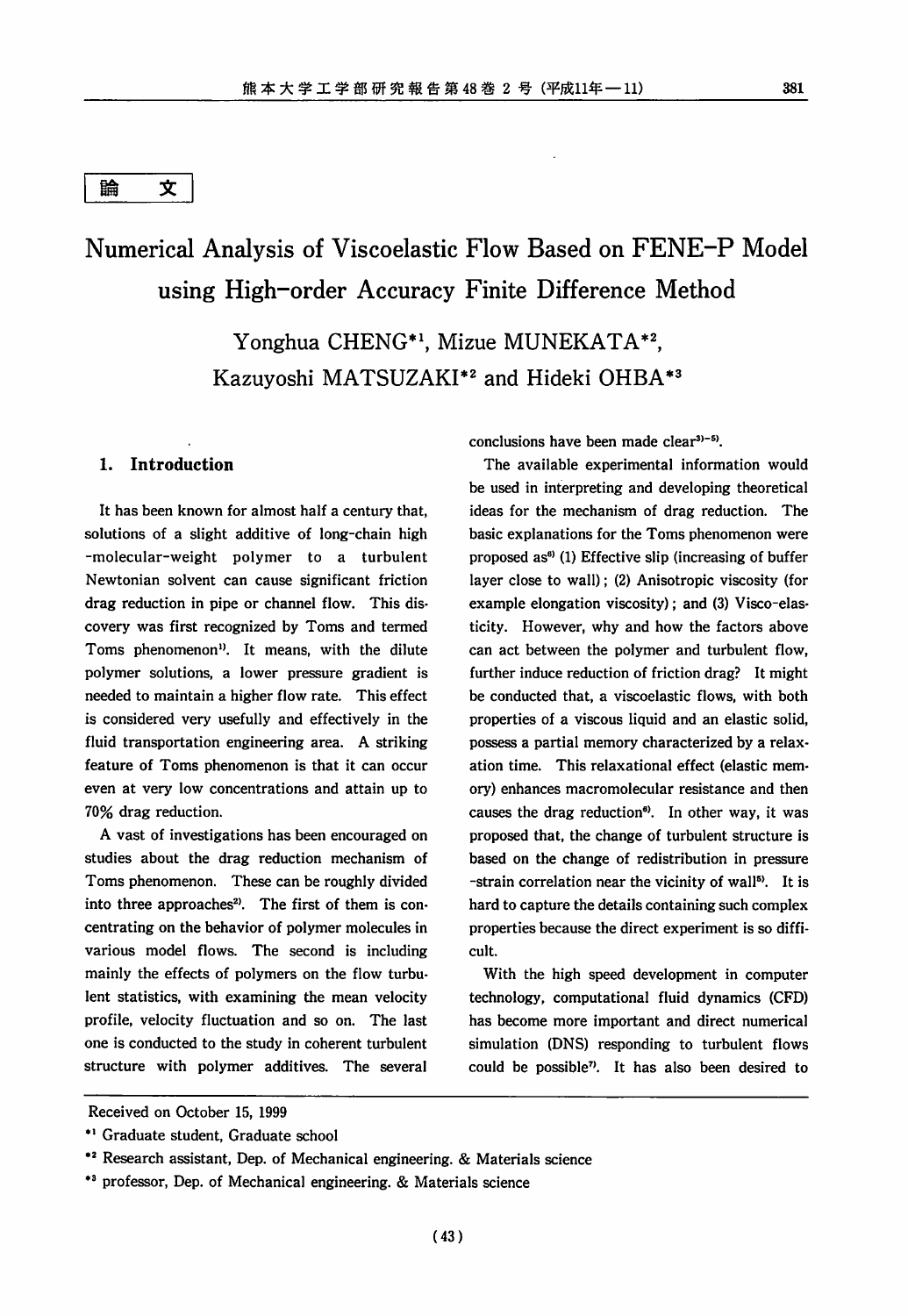perform the numerical simulation to the viscoelas tic flow and further, to realize the mechanism of drag reduction in polymer additives. In the non -Newtonian flow computations, the constitutive equation modeling non-Newtonian characteristics is necessary and it has been considered difficult to get a stable computation<sup>8)</sup>. Nevertheless, several applications of numerical simulation schemes to viscoelastic flow have been conducted. Den Toonder et al.<sup>9)</sup> investigated a pipe turbulent flow by using an elongation viscosity model comparing with the Maxwell model to describe the effect of polymers on a pipe flow and evaluated that prefer ably anisotropic enhanced extensional viscosity of a polymer solution act a critical role in drag reduc tion. More recently, Kajisima et al.<sup>11)</sup> presented a bead-spring-dashpot model applying to a channel flow and considered with this approach, the micro motions of molecules could be followed. But a relatively more parameters must be assumed and it is hard to control. Since FENE-P (finite extension nonlinear elastic-Peterlin) model has been introduced<sup>11</sup>, the numerical simulation of polymer molecule becomes more vigorous. Based on this model, Massah at el.<sup>12)</sup> focused on the behavior of polymer-molecule and calculated the additional stress from the constitutive equation, resulted that increasing of the eddy structure scale near the wall leads increasing buffer layer border and then damps the friction drag. Chiba et al.<sup>13)</sup> applied Brownian dynamics simulation of FENE modeling rheological behaviors of dilute polymer solution, and obtained the distributions about relaxation time and other model parameters. But in the researches mentioned above, one-way influence in polymer from the turbulent flow are considered, and modification of turbulent structure from poly mer is not touched. Surehkmar et al.14' addressed FENE-P model to the turbulent channel flow by means of DNS method. The onset of drag reduc tion, general turbulent statistics, the streak struc ture and energy spectrum are computed and compared between Newtonian and non-Newtonian flows. However, in order to ascertain a stable numerical integration of constitutive equation, an artificial stress diffusive term was conducted addi tionally. The explanation about this artificial diffusive is too lacking. Besides, since DNS method is limited with its periodic boundary condi tion, it is hard to implement complex flow field computations to solve application problems in cur rent fluid engineering area.

This work is to develop the FENE-P model by using a high-order accuracy finite difference method<sup>15)</sup>. We performed an effective numerical simulation scheme with the upwind difference method, to solve the polymer additive solution in the channel flow. In constitutive equation, the 3rd -order accurate upwind difference scheme was applied and steady resolution was achieved.

## *2. Mechanical model of polymer mole cules*

An actual polymer molecule is an extremely complex mechanical system differing from the lower molecules with great diversity in structure, molecular weight distribution and large number of internal degrees of freedom. Investigating the detailed motions of this complicated system and their properties would be prohibitively difficult. It is considerably necessary to use simplified models to represent molecules in order to minimize the mathematical complications. The crude "dumb bell" chain models were introduced earliest, in which bead-rod and bead-spring chain were used to represent chainlike macromolecules<sup>11</sup>. Although more complex models accounting chain branching or other effects were developed later, it was neces sary to use considerably simpler models in order to do the mathematics and numerical work for obtain ing the useful results with description of macromolecular configurations and the associated rheological properties. The simpler models have contributed greatly to our understanding of poly mer rheology and fluid dynamics.

Let us get a view in the simpler and useful chain models in fluid dynamics. Fig. 1 shows a freely jointed bead-rod chain model formed from **N** beads of mass  $m$  and friction coefficient  $\zeta$  connected by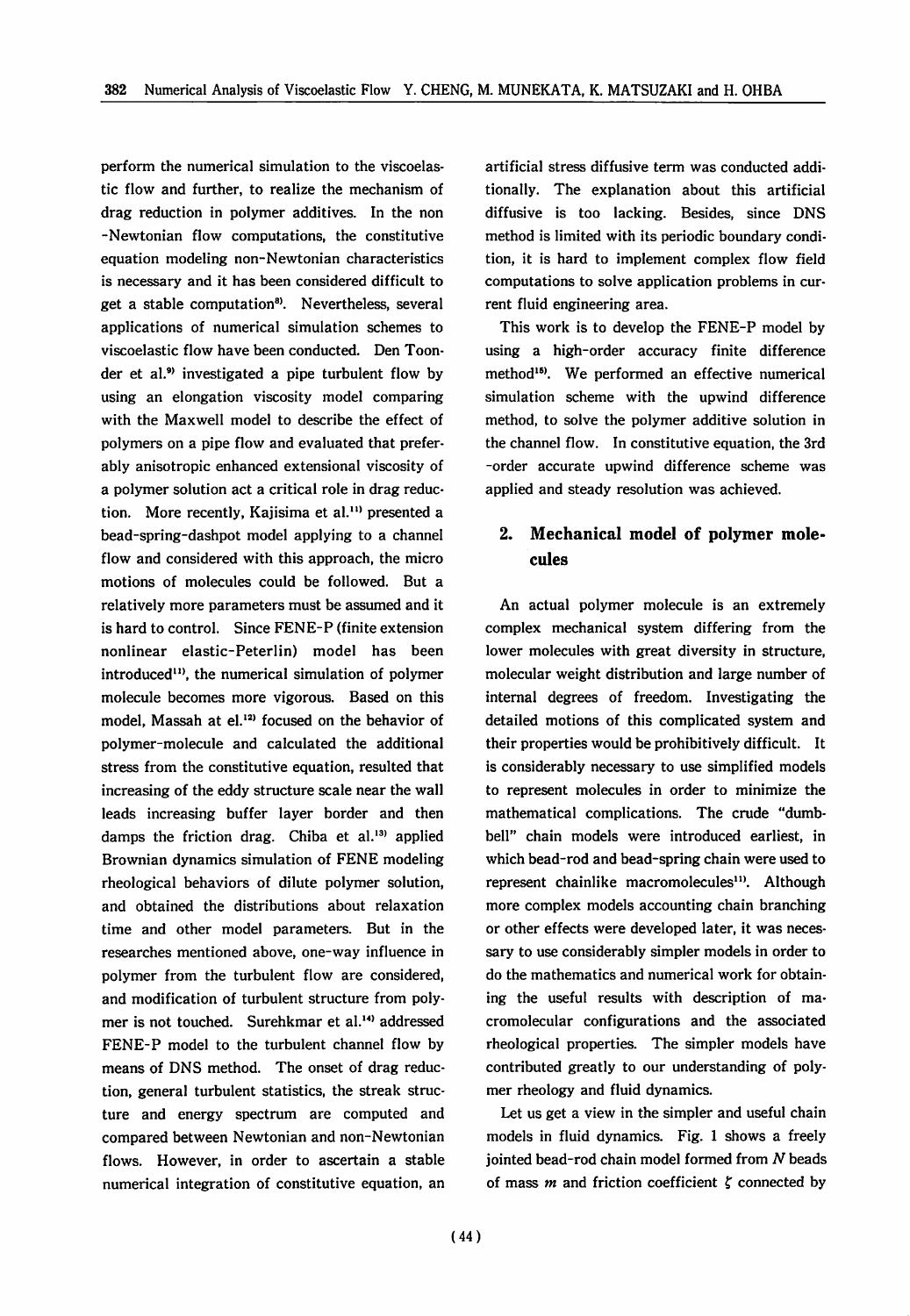

Fig. 1 The freely jointed bead-rod chain model

**N-l** rigid, massless rods. This model possesses a number of important features in formulating a kinetic theory for rheological behavior of a polymeric liquid. It has a large number of internal degrees of freedom; it can be oriented, stretched, and deformed; it has a constant contour length. The second chain model is shown in Fig. 2 named freely joined bead-spring chain with spring connec tions instead of rods. Each bead is presumed to experience a drag force as it moves through the flow field, and the drag could be described by using Stokes' law. This model is considerably simpler to handle and more flexible to implement than the bead-rod chain model, because it exists no internal constraints and contains many kinds of elastic characteristic by choice of the spring force law.

One considers the very simplified models that **N** is set equal to 2, named the dumbbell models. Fig. 3 shows an elastic dumbbell model. This dumbbell model is only very crude representations of poly mer molecules. It certainly does not have enough internal degrees of freedom. However, by using this dumbbell model, it is possible to perform kinetic theory derivations and calculations for rheological properties, then further to get con stitutive equations, and finally to solve some useful



Fig. 2 The freely jointed bead-spring chain model



Fig. 3 The elastic dumbbell model

flow problems. All of these can be done with a limited amount of mathematical effort. In other words, we can control the entire procedure from molecular model to fluid dynamics. In turn, the analytical results for dumbbell models can be used also to check computational simulation procedures in molecular dynamics and Brownian dynamics.

All of above, the elastic dumbbell models have been proven to be particularly popular in develop ing an elementary between macromolecular motions and rheological phenomena. This model is orientable and stretchable, and these two prop erties are essential for the qualitative description of steady-state rheological properties. On the other hand, the spring force law can enable us to obtain a wide analytical solution to various polymer fluid dynamics problems.

By using an elastic dumbbell model, the con nector force between bead-to-bead is, in generally, given by following law.

$$
F^{(c)} = f(Q^2)Q \tag{1}
$$

Here, f is a scale function of  $Q^2 = Q \cdot Q$ , while  $Q =$  $r_2-r_1$  is the bead-to-bead (or end-to-end) vector,  $r_1$  and  $r_2$  are the bead position vectors. Based on the choice of the spring force law, we can get many kinds of elastic dumbbell models as mentioned above. The most simplified model is named Hookean-dumbbell model, in which  $f(Q^2) = H$  and H is a spring constant independent of the bead-to-bead vector. As we can image, the distinct disadvan tage of Hookean dumbbell model is that spring can be stretched out to any length infinitely. It pre dicts a constant value for steady shear viscosity and infinite elongational viscosity at a finite elon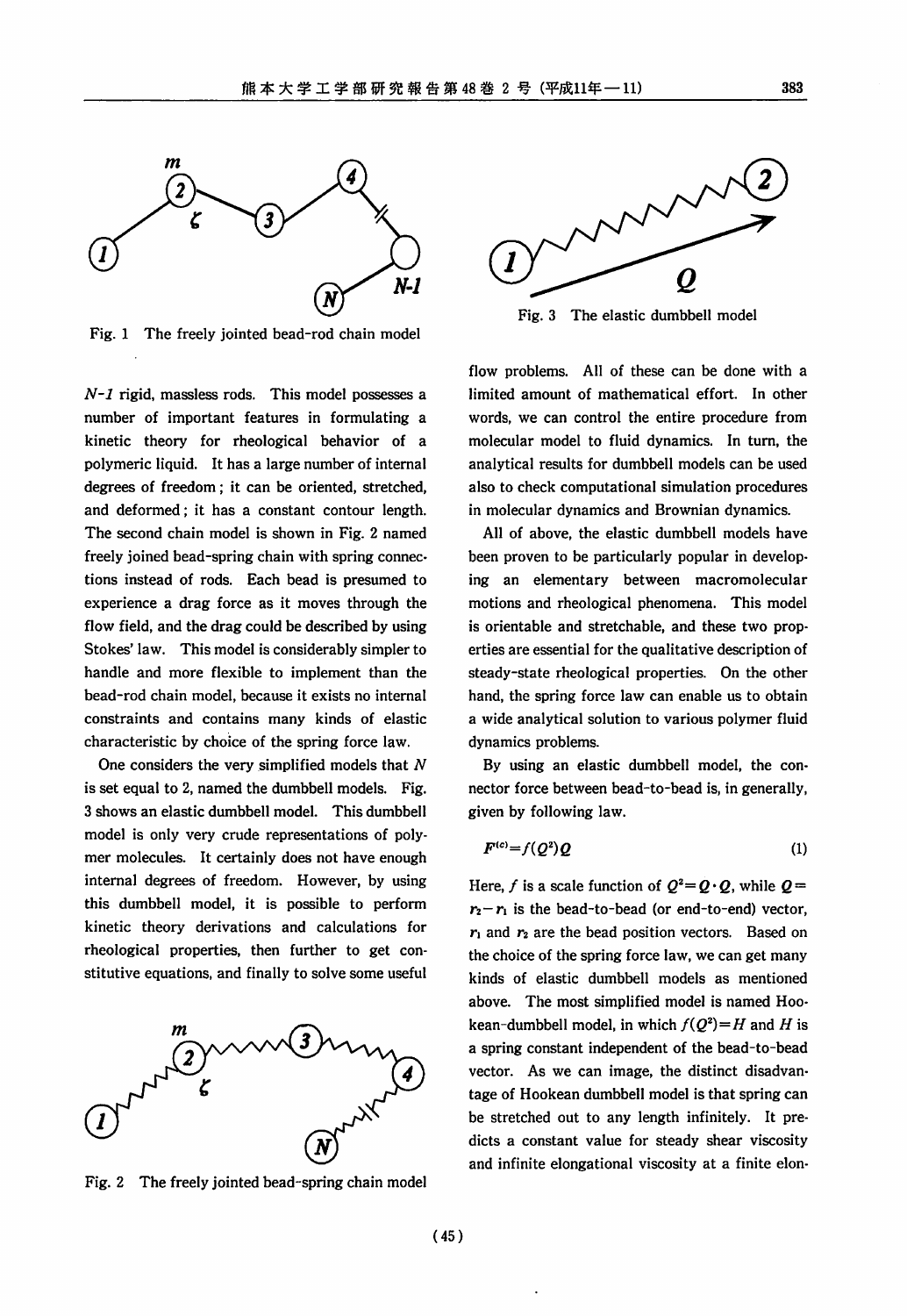gation rate. So the Hookean dumbbell model is limited in application. One of the improved models from Hookean model is named FENE model by introducing a nonlinear connector force and having a configuration-dependent "spring con stant" given by

$$
f(Q^2) = \frac{H}{1 - Q^2 / Q^2_0} \tag{2}
$$

Where  $Q_0$  is the maximum extension  $(Q \leq Q_0)$ . An upper limited length  $Q_0$  constraints these finitely extendable nonlinear elastic connectors.

#### 3. Governing equations

#### *3.1 Basic equations*

The basic equations describing such these incom pressible flows are given by the momentum equa tion and continuity equation.

$$
\rho \frac{\partial V}{\partial t} + \rho V \cdot \nabla V = -\nabla p + \nabla \cdot \tau \tag{3}
$$

$$
\nabla \cdot \boldsymbol{V} = 0 \tag{4}
$$

In these equations,  $V$  is the velocity vector,  $\rho$  is the density of solution,  $p$  is the pressure and  $r$  is the deviatoric stress tensor. This stress tensor  $\tau$  is given by the sum of two terms, which first term is due to the Newtonian solvent and the second term can be considered as the polymer contribution

$$
\tau = \tau_N + \tau_P \tag{5}
$$

For Newtonian contribution  $\tau_N$ , viscous constitutive equation is well known as

$$
\boldsymbol{\tau_N} = 2 \,\eta_s \boldsymbol{D} \tag{6}
$$

Here **D** is the rate-of-strain tensor, which is the symmertric part of the velocity gradient  $D = (\nabla V)$  $+\nabla V^{T}/2$ , and  $\eta_s$  is the solvent viscosity. For polymer contribution  $\tau_{P}$ , a constitutive equation depending on the elastic dumbbell model must be supplied. We discuss it in the next section. *3.2 Constitutive equations*

*In* non-Newtonian flow simulations, the develop ment of a constitutive equation for the stress ten sor, in general, is satisfied in following ways: (1) The equation is chosen empirically to fit experi mental data as well as possible. (2) Continuum mechanics can be used to generate "reduced equa tions" appropriate for specific classes of flows. (3) Molecular theory can lead to a constitutive equa tion in terms of parameters of the mechanical model. Basing on these rules, in this work, because the contribution to the stress tensor is realized as elastic dumbbells, we can develop the constutive equation from kinetic theory with FENE -P model. As discussed before, we choose this model because it contains the basic characteristics of streching, orientation, and finite extensibility seen in polymer molecules, yet it has relatively simple mathmatical expressions.

In this method,  $\tau_P$  value can be derived from two terms of averages in the momentum fluxes genarated by spring tension (the first term of following equation) and bead motion (the second term)

$$
\tau_p = -n < QF^{(c)} > +nKT\delta \tag{7}
$$

Here **K** is Boltzmann's constant and **T** is the absolute temperature, while **n** is the number of polymer molecules in a unit of volume and **8** is unit tensor. The angular brackets  $\lt$  > denote a configuration-space average. By substituting connector force of the FENE model with equation (1) and (2), we can get expression.

$$
\tau_p = -n \left\langle H \frac{QQ}{1 - Q^2 / Q_0^2} \right\rangle + nKT\delta \tag{8}
$$

However, this equation can not be used directively to get a constitutive equation because the configu ration-space average value can not be easily evaluated by ensemble average approach. There fore, we must approximate the average value with following way which is first suggested by Peterlin<sup>16)</sup> and then be renamed FENE model to FENE-P model

$$
\left\langle \frac{QQ}{1 - Q^2/Q_0^2} \right\rangle \approx \frac{\varepsilon \langle QQ \rangle}{1 - \langle Q^2/Q_0^2 \rangle} \tag{9}
$$

where  $\epsilon$  is a constant which improve the approxi-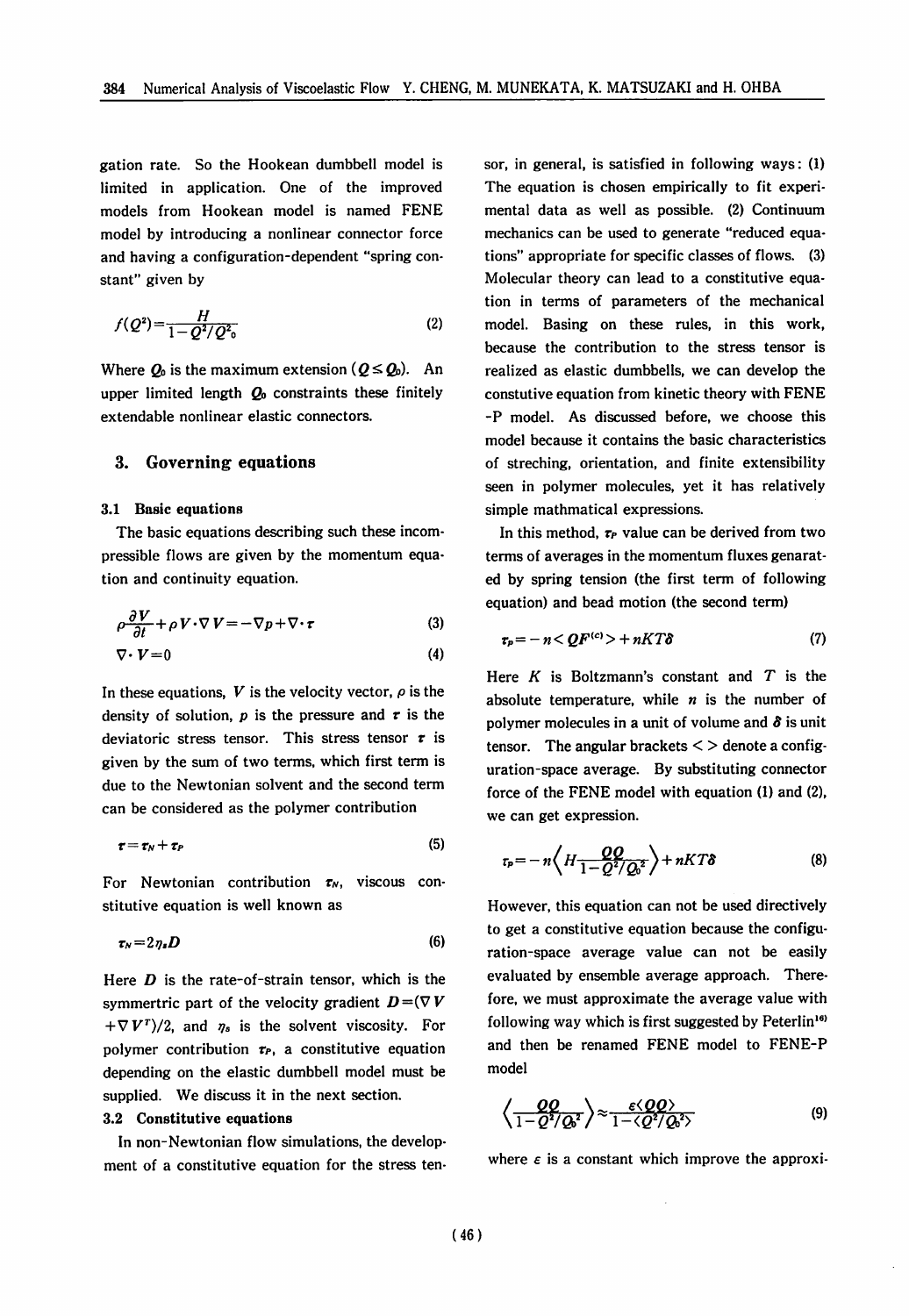mation. Thus, the polymer contribution to the stress tensor in equation (8) can be alternatively expressed by using  $C = \langle QQ \rangle (H/KT)$ . This C is defined as a conformation tensor and it is symmet ric and positive definitely.

$$
\tau_p = -nKT\left(\frac{\varepsilon C}{1 - r^2/L^2} - \delta\right) \tag{10}
$$

Where

$$
r^2 = Q^2H/KT = trace(C) = C_{11} + C_{22} + C_{33}
$$

is dimensionless and explanized as a ratio of the elastic spring energy to the thermal energy. **L** is the maximum value of  $r(r \leq L)$ . To determine the constant  $\epsilon$ , we illustrate the process of a equilibrium unit isotropic tensor  $C = \delta$ . At this process the shear stress contribution  $\tau_P$  should be zero. So we can easily get value  $\varepsilon = 1 - 3/L^2$  with  $C = \delta$ ,  $\tau_P =$ 0 from equation (10). The shear stress  $\tau_P$  can be then written to:

$$
\tau_p = -nKT(f(r^2)C - \delta) \tag{11}
$$

and

$$
f(r^2) = \frac{L^2 - 3}{L^2 - r^2} \tag{12}
$$

Bird et al. also introduced another stress tensor expression which named Giesekus form by deriving from "diffusion equation" (Ref. [11], Page 88).

$$
\tau_P = \frac{n\zeta}{4} \langle \mathcal{QQ}\rangle_{(1)}\tag{13}
$$

Here friction coefficient  $\zeta$  definitely connected with the relaxation time  $\lambda$ , which is defined as relation  $\lambda = \zeta/4H$  and characterize a partial memory of viscoelastic solution<sup>81,11</sup>.  $\alpha_{(1)}$  denotes the upper-convected derivative for arbitrary tensor **a** expressed as

$$
\alpha_{(1)} \equiv \frac{\partial}{\partial t} \alpha + V \cdot \nabla \alpha - (\nabla V)^{T} \cdot \alpha - \alpha \cdot \nabla V \qquad (14)
$$

We can alternatively express equation (13) as fol lowing form by introducing  $\lambda$  and  $C$ .

$$
\tau_P = nKT\lambda C_{(1)}\tag{15}
$$

Comparing equation (11) and (15), we can get fol lowing constitutive equation to calculate conforma tion tensor **C.**

$$
\frac{\partial}{\partial t} C + V \cdot \nabla C - (\nabla V)^{\tau} \cdot C - C \cdot \nabla V = -\frac{f(r^2)C - \delta}{\lambda} \tag{16}
$$

In order to evaluate  $\tau_P$  value from equation (11), it is necessary to consider eliminating **nKT.** The upper-convected Maxwell model could be applied<sup>17</sup>.

$$
\lambda \tau_{P(1)} + \tau_P = 2 \eta_P D \tag{17}
$$

Where  $\eta_{P}$  is a polymer viscosity named from a polymeric contribution to the total shear viscosity. By substituting equation (11) and (15) into the first term and the second term in equation (17), respec tively, we can be given

$$
-\lambda nKT\{f(r^2)C_{(1)}-\delta_{(1)}\}+\lambda nKT C_{(1)}=2\eta_P D \qquad (18)
$$

Since this equation must also be satisfied in the equilibrium unit isotropic state with  $C = \delta$  and  $f(r^2)=1$  conditions, so following relation can be obtained.

$$
\lambda nKT\delta_{(1)}=2\eta_P\bm{D}\tag{19}
$$

Then because of  $\delta_{(1)} = -2D^{(1)}$ , relation  $nKT =$  $-\eta_s/\lambda$  must be derived. Thus equation (11) becomes

$$
\tau_P = \frac{\eta_P}{\lambda} \{ f(r^2) C - \delta \}
$$
 (20)

All of above, equation  $(1)$ ,  $(2)$ ,  $(16)$  and  $(20)$  constitute the governing equations for the viscoelastic flow and subsequently can be solved numerically.

#### *4. Numerical procedure*

The flow geometry and the coordinate system are shown in Fig. 4. The simulation is carried out in a domain of  $6.4h \times 2h \times 3.2h$  in the mean streamwise  $x$ , the wall-normal  $y$  and the spanwise **z** directions, respectively, with **h** channel half -width. A constant pressure drop gradient along with the channel streamwise direction is imposed externally. It is customary to make the governing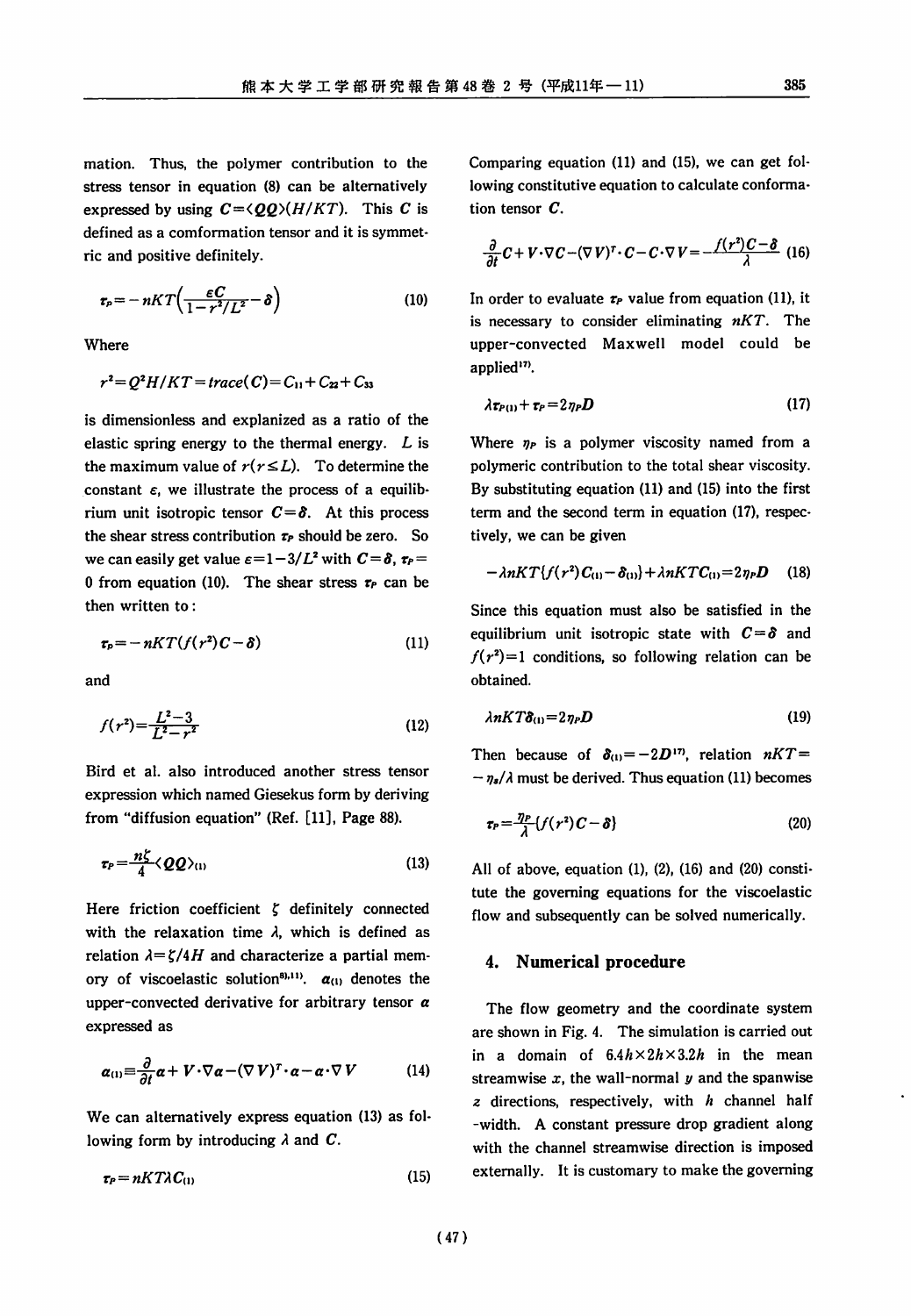

Fig. 4 The channel flow and coordinate

equations dimensionless by using the friction veloc ity  $u_t$ , channel half-width *h* and kinetic viscosity  $v$ . In the viscoelastic solution, however, a zero-shear kinematic diffusivity  $\nu_0$  is denoted as a scale parameter instead of **v.** This zero-shear kinematic diffusivity is defined by  $u_0 = \frac{\eta_0}{\rho}$ , with total zero-shear viscosity  $\eta_0$  and density  $\rho$ . The zero-shear viscosity includes solvent viscosity and polymer viscosity  $\eta_0 = \eta_s + \eta_p$ . The polymer shear stress  $\tau_P$  is made dimensionless with  $\eta_P u_r^2/v_0$ . The basic equation (3) then can be written in following dimensionless expression

$$
\frac{\partial V^*}{\partial t^*} + V^* \cdot \nabla V^* = -\nabla p^* + \frac{\eta_s}{\rho v_b} \frac{v_b}{u_r h} \nabla^2 V^* + \frac{\eta_P}{\rho v_b} \nabla \cdot r_p^*
$$

Symbol \* indicate the dimensionless quantities. Let us eliminate symbol \* to simply express equations in later discussion. We denote Reynolds number as  $Re = u_r h / v_0$  and the ratio parameter of solvent viscosity **ys** to total zero-shear viscosity **jjo** as  $\beta = \eta_s/\eta_0$ . Then the above equation can be expressed by following equation without \* symbol.

$$
\frac{\partial V}{\partial t} + V \cdot \nabla V = -\nabla p + \beta \frac{1}{\text{Re}} \nabla^2 V + (1 - \beta) \nabla \cdot \tau_P(21)
$$

With the same approach, equation (16) and (20) can also be rewritten in dimensionless expressions by

$$
\frac{\partial}{\partial t} C + V \cdot \nabla C - (\nabla V)^T \cdot C - C \cdot \nabla V = -\frac{f(r^2)C - \delta}{We/Re} \quad (22)
$$
\n
$$
\tau_P = \frac{f(r^2)C - \delta}{We} \quad (23)
$$

Where  $We = \lambda u_r^2/v_0$  is the Weissenbery number defined as the product of the polymer relaxation time and a characteristic shear rate.

To solve the basic equation (21), the high-order accuracy finite difference method<sup>15)</sup> based on the fractional step scheme<sup>18)</sup> is employed, and this scheme is expressed by

$$
\frac{\hat{V} - V^n}{\Delta t} = \frac{1}{12} (23A^n - 16A^{n-1} + 5A^{n-2}) + \frac{\beta}{\text{Re}} \nabla^2 (\hat{V} + V^n)
$$
  

$$
\nabla^2 p^{n+1} = \frac{1}{\Delta t} \nabla \cdot \hat{V}
$$
  

$$
\frac{V^{n+1} - \hat{V}}{\Delta t} = -\nabla p
$$
 (24)

Where **A** represents the sum of the convective term and polymer stress contribution term:  $A = -V \cdot \nabla$  $V+(1-\beta)\nabla \cdot \mathbf{r}_P$ . The time marching method with the 3rd-order Admas-Bashforth method for **A** term and the Crank-Nicolson method for viscous term is performed here. The spatial derivatives are ap proximated using the 4<sup>th</sup>-oredr centered finite difference for Poisson equation, the 6<sup>th</sup>-oreder centered finite difference for the viscous term and the 5<sup>th</sup> -order upwind finite difference scheme for the convective terms. The  $5<sup>th</sup>$ -order upwind finite difference scheme is given from Rai et al.<sup>19)</sup> by

$$
\left(u\frac{du}{dx}\right)_i = u_i \frac{u_{i+3} - 9u_{i+2} + 45u_{i+1} - 45u_{i-1} + 9u_{i-2} - u_{i-3}}{60\Delta x} + |u_i| \frac{-u_{i+3} + 6u_{i+2} - 15u_{i+1} + 20u_i - 15u_{i-1} + 6u_{i-2} - u_{i-3}}{60\Delta x}
$$
\n(25)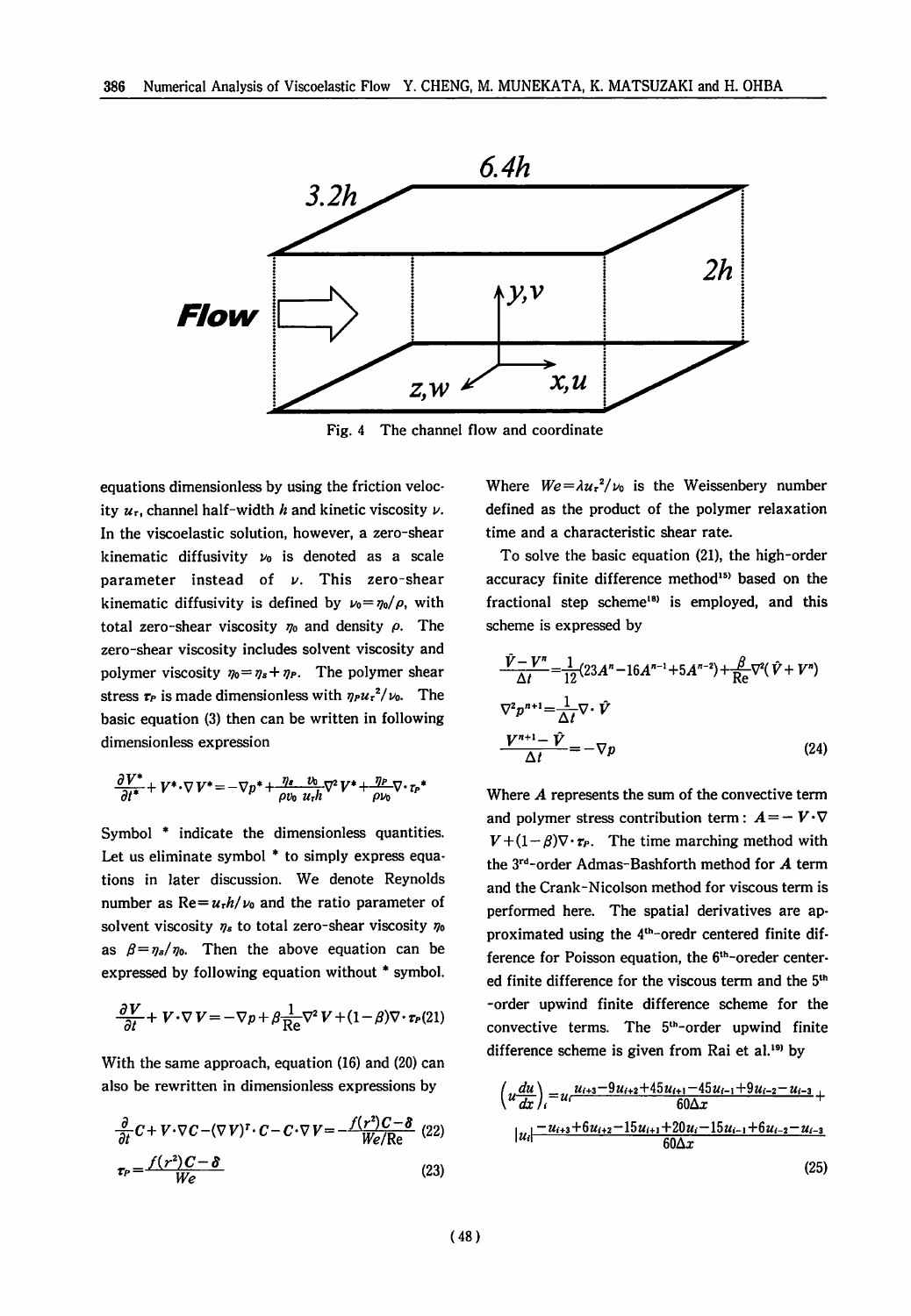To solve the constitutive equation (22), the 2nd -order accurate Admas-Bashforth explicit method

$$
C^{n+1} = C^n + \frac{\Delta t}{2} (3B^n - B^{n-1})
$$
 (26)

Here

is applied.

$$
B = \frac{\partial C}{\partial t} = -V \cdot \nabla C + (\nabla V)^{T} \cdot C + C \cdot \nabla V - \frac{f(r^{2})C - \delta}{We/Re}
$$

To ascertain a stable numerical integration of the evolution equations, the 3rd-order accurate upwind finite difference method<sup>20)</sup> is considered in spatial derivative of  $V \cdot \nabla C$  term.

$$
\left(u\frac{dc}{dx}\right)_i = u_i \frac{-c_{i+2} + 8c_{i+1} - 8c_{i-1} + c_{i-2}}{12\Delta x} +
$$
  
\n
$$
|u_i| \frac{c_{i+2} - 4c_{i+1} + 6c_i - 4c_{i-1} + c_{i-2}}{4\Delta x}
$$
 (27)

Other spatial derivatives are approximated using 4th-order accurate centered finite difference method.

#### 5. *Computational conditions*

The periodic boundary conditions are used for all of the computational variables in the streamwise **x** and spanwis **z** directions because fully developed turbulent channel flow is homogeneous in those directions and the computational domain is chosen to include the largest eddies in the flow. In **y** direction, the non-slip boundary conditions for velocity and the Neumann boundary conditions for pressure are applied on the channel walls. For the conformation tensor, the boundary conditions are supplied by integrating the constitutive equation directly as the solid boundaries.

$$
(C^{n+1})_{wall} = (C^n)_{wall} + \Delta t \cdot B^n \tag{28}
$$

With

$$
(\mathbf{V})_{wall}=0;\ \ \left(\frac{\partial}{\partial x}\right)_{wall}=0;\ \ \left(\frac{\partial}{\partial z}\right)_{wall}=0
$$

Since high order accurate finite difference is used, a seven-point stencil for 5<sup>th</sup>-order upwind scheme and  $6<sup>th</sup>$ -order centered scheme is conducted and two fictitious grid points outside of a boundary are required for velocity boundary condition. In this work, the principal of mirror image is applied as a special treatment on the wall boundaries.

As initial conditions, the velocity and pressure are considered using the database corresponding to the fully turbulent Newtonian channel flow. For the conformation tensor, Following Sureshkumar at el.<sup>14</sup>, using the average velocity  $U(y)$  computed by the initial velocity, the assumption of a one -directional shear flow  $(x$ -direction) with the velocity profile given by  $U(y)$  is introduced. Based on the constitutive equation (22), with assumptions:  $\frac{\partial}{\partial t} = 0$ ,  $\frac{\partial}{\partial x} = 0$ ,  $\frac{\partial}{\partial z} = 0$ ,  $v = w = 0$ , the conformation tensor components can be evaluated.

$$
C^{0}_{11} = \frac{1}{F(y)} \Big[ 1 + \frac{2 \, We^{2}}{F^{2}(y)} \Big( \frac{dU}{dy} \Big)^{2} \Big];
$$
  
\n
$$
C^{0}_{22} = C^{0}_{33} = \frac{1}{F(y)};
$$
  
\n
$$
C^{0}_{12} = \frac{We}{F^{2}(y)} \frac{dU}{dy};
$$
  
\n
$$
C^{0}_{13} = C^{0}_{23} = 0
$$
\n(29)

Here,

$$
F(y) = \frac{\sqrt{3} \Omega(y)}{2 \sinh(\phi/3)}
$$

With

$$
\Omega(y) = \frac{\sqrt{2} \ We \ dU}{L \ dy},
$$
  

$$
\phi = \sinh^{-1}(3\sqrt{3}/2)
$$

In order to conduct relations of  $F(y)$ ,  $\Omega(y)$  and  $\phi$ ,  $f(r^2)$  function is used. This procedure yields the conformation tensor components evaluated using the mean shear flow assumption.

The computation is carried out with  $64 \times 65 \times 64$ grid points in **x, y** and **z** directions, respectively. The grid spacing in the streamwise and spanwise directions are equal spacing with the grid resolu tion respectively  $\Delta x^* = 18$  and  $\Delta z^* = 9$  in wall units. Non-uniform meshes are used in the wall-normal direction generating with tanh function distribution and  $\Delta y^+$  = 0.45 – 13.9 grid spacing. We choose the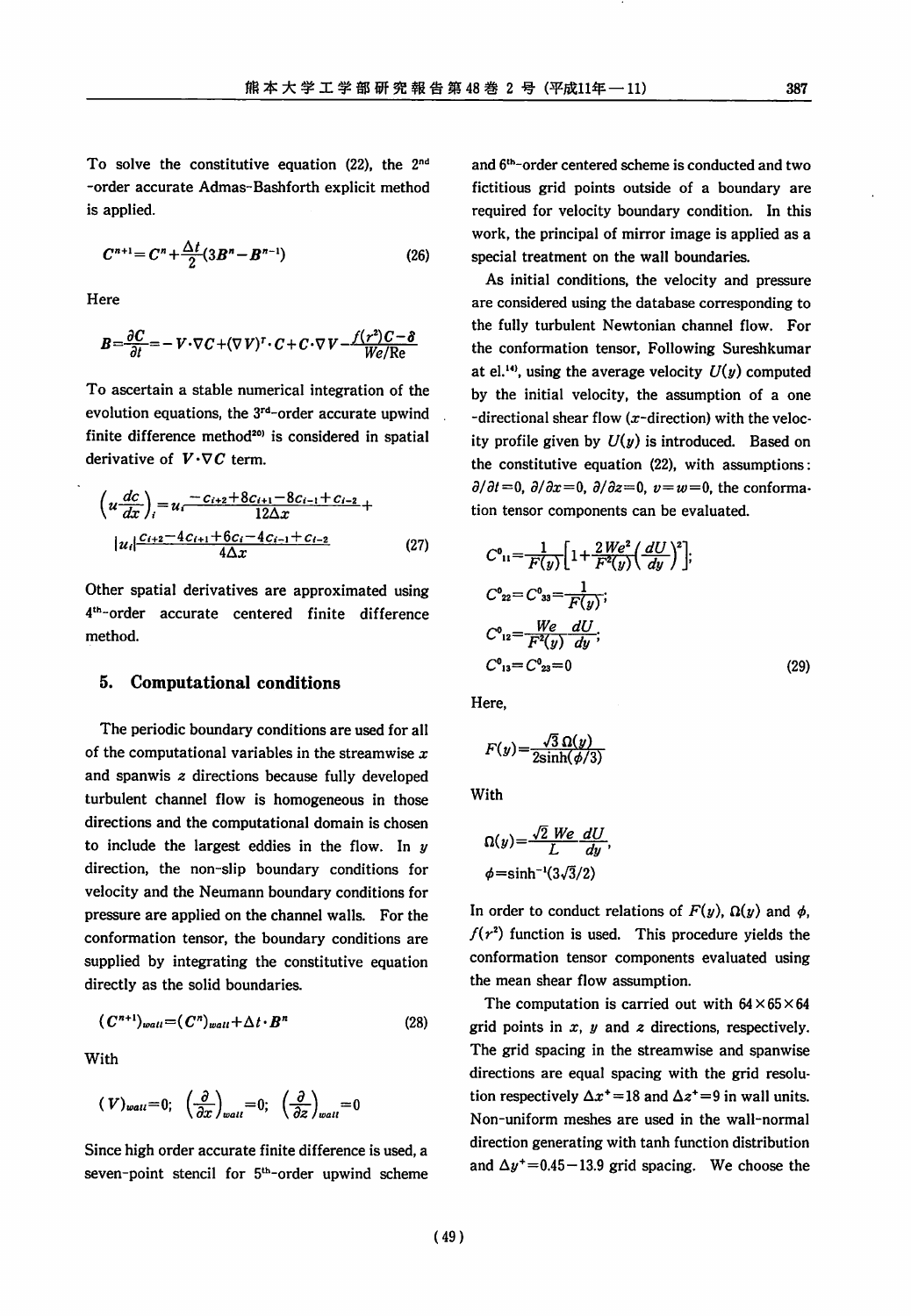Reynolds number Re as 180, the weissenberg num ber **We** as 50, and **L** value as 10. This Reynolds number corresponds to about 3300 mean Reynolds number based on mean velocity. It has been proven that, experimentally, the drag reduction in dilute polymer solution had been observed at higher Reynolds number corresponding to 8900 or higher. In order to compensate this lower Reynolds number we applied, the ratio value  $\beta$  is set to 0.9, to simulate a more elastic behavior of flow to capture the drag reduction effectively.

#### *6. Results and discussions*

#### *6.1 Mean velocity profile*

In Fig. 5 the non-dimensional mean velocity profiles are illustrated as a function of wall dis tance scaled by  $y^+ = yu_t/v$  for Newtonian flow and  $y^+=yu_{\tau}/\nu_0$  for viscoelastic flow. The functions, given by  $u^+ = y^+$  (with  $y^+ < 5$ ) and  $u^+ = 2.5\ln(y^+)$ +5.5 (with  $y^+$ >30), are generally believed to describe the mean streamwise velocity profile of the Newtonian turbulent flow. The regions  $y^+$  < 5,  $5 < y^+$  < 30 and  $y^+$  > 30 are called the viscous sublayer, buffer layer and logarithmic layer, respec tively. We would like to indicate that, in this computation, the Newtonian data do not follow the logarithmic law well, this is because the grid num ber we used here is much fewer than those of Kim et al.<sup>7</sup>. In this Fig., it can be seen that, the viscoelastic velocity profile obtained by FENE-P model almost completely follows the Newtonian data within viscous sublayer  $y^+$ <5. In the logarithmic layer, however, the viscoelastic profile is shifted upward with an approximate relation  $u^+$  =  $2.5\ln(y^+)+7$ , comparing to the Newtonian flow case. This absolutely confirms an increment of flow rate and reduction of friction drag by polymer additive. Since the intercept distance between the sublayer and logarithmic layer is increased for the viscoelastic flow (about  $y^+ \approx 5 \sim 40$ ) comparing to Newtonian case ( $y^+ \approx 5 \sim 30$ ), the buffer layer is considered to be extended in the case of viscoelastic flow. It has been interpreted, the effect of the polymer additive is to thicken the buffer layer so that a mean velocity arises in the center of channel for same wall stress. In other words, a lower wall stress is required for the same maximum velocity and so drag reduction occurs.

#### *6.2 Velocity fluctuations*

Fig. 6 shows the non-dimensional root mean square (r.m.s) profiles of velocity fluctuations in **x, y** and **z** direction components against **y\*** in the wall region. As can be seen, there is not any significant difference between two flow cases in the center of channel. However, in the buffer layer, the vis coelastic r.m.s profile is increased for the streamwise component, and decreased for both of the wall-normal and spanwise components as compared to the Newtonian results. These changes in turbulence intensities have also been experimentally confirmed. It demonstrates that



Fig. 5 The mean velocity profile



Fig. 6 Root-square of velocity fluctuation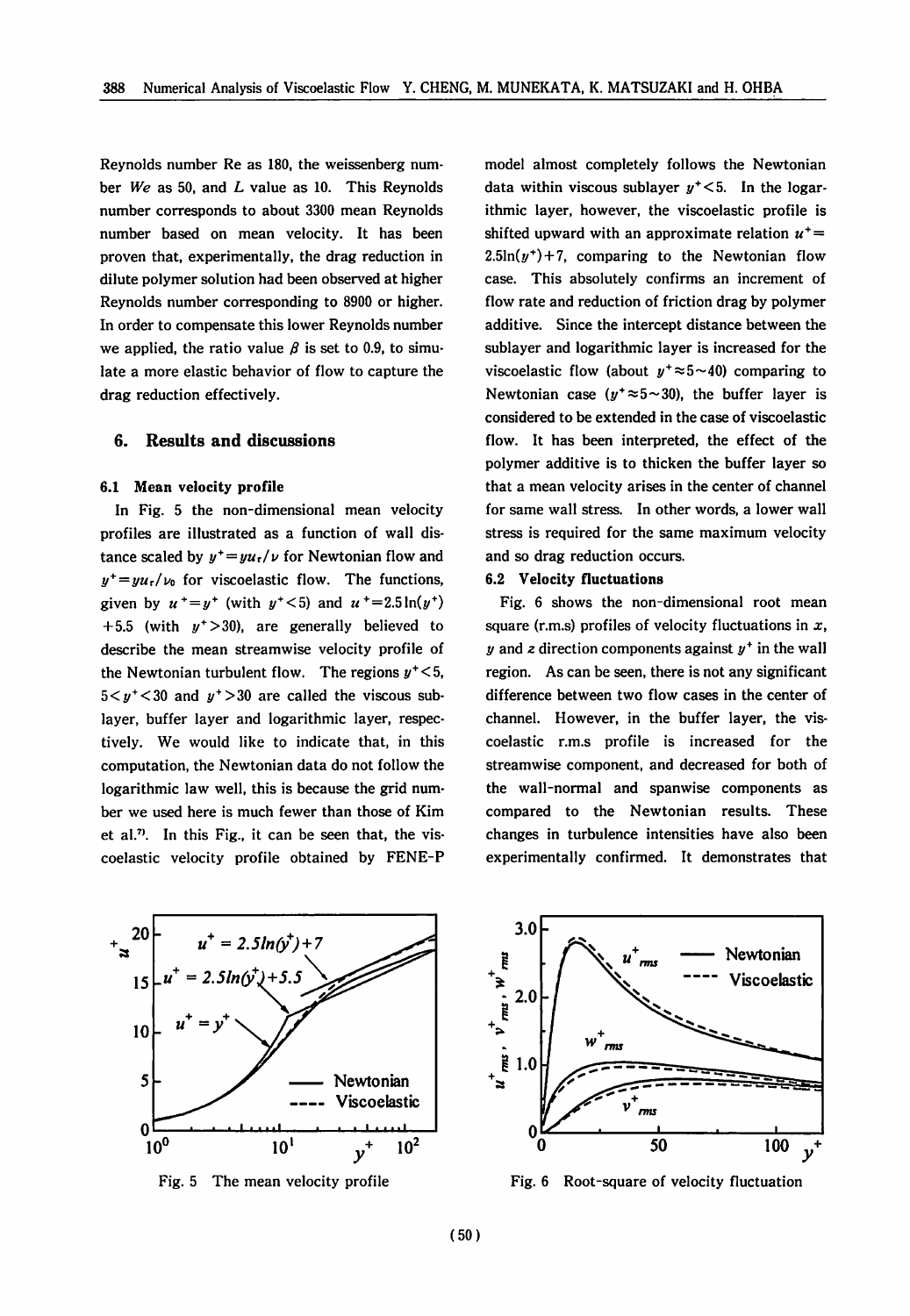the turbulence structure is not generally suppressed by introduce of polymer additive. In fact, the turbulent structure is modified due to the resistance of polymer molecule in the wall region. Unfortu nately, in this work, the location shift of maximum r.m.s value in **x** component is not shown clearly. This may be attributed to the fewer grid number, as same as discussed in the Newtonian mean velocity distribution, which does not completely follow the logarithmic law.

#### 6.3 *Shear* stress

Fig. 7 illustrates the Reynolds shear stress (turbu lent stress)  $-\overline{u' + v'}$  and sum of shear stress contributed from both of Reynolds shear stress component and purely viscous component:  $-\overline{u' + v'} + dU/dy'$  for two flow cases as a function of  $y/h$ . The symmetry of these profiles about the channel centerline demonstrates that the total aver aging time and statistical sample are adequate. In the fully developed turbulent channel flow, the total of the shear stress would be distributed as a straight line  $1-y/h$  to balance the downstream mean pressure gradient when the flow reaches an equilibrium state. As shown from this Fig., in Newtonian fluid, the sum shear stress decreases almost following linear line  $1 - y/h$  and shows that the average turbulent shear stress profile has attained the equilibrium shape. Nevertheless, for viscoelastic case, it was found clearly, Reynolds stress  $-\overline{u' + v'}$  is suppressed comparing to Newtonian case because of polymer additive.



Fig. 7 The shear stress of two flows

Therefore, the sum stress does not add up to a linear dependence on **y/h.** This fact has been also observed in experiments and attributed to the neg lected viscoelastic contribution in this sum stress. Accurately, in the viscoelastic flow, the total shear stress has to be decomposed into three contribu tions from Reynolds shear stress **S»,** purely viscous **Sv** and viscoelastic force **Sp,** respectively. For fully developed viscoelastic turbulent flow, the total of the shear stress must obey the balance:

$$
S_{total} = S_R + S_V + S_P = 1 - y/h
$$
 (30)

This viscoelastic contribution **Sp** can be evaluated by the component value  $\tau_{P12}$  of stress tensor  $\tau_P$ . Based on the governing equation (21), this balance relation thus is given by

$$
-\overline{u'^+v'^+} + \beta \frac{dU}{dy^+} + (1-\beta)\tau_{P12} = 1 - y/h \tag{31}
$$

Fig. 8 shows these three contributions and total shear stress of viscoelastic flow. It has been seen, the profile of the total shear stress decreases nearly linearly with **y/h.** The viscoelastic contribution **Sp** to total shear stress is a small positive value and completely compensated the deficient observed in Fig. 7. It also implies an equilibrium state is achieved for viscoelastic turbulent fluid flow.

#### *6.4 Vorticity fluctuations*

The vorticity are defined by

$$
\omega_x = \frac{\partial v}{\partial z} - \frac{\partial w}{\partial y}; \quad \omega_y = \frac{\partial w}{\partial x} - \frac{\partial u}{\partial z}; \quad \omega_z = \frac{\partial u}{\partial y} - \frac{\partial v}{\partial x} \tag{32}
$$



Fig. 8 The shear stress of viscoelastic flow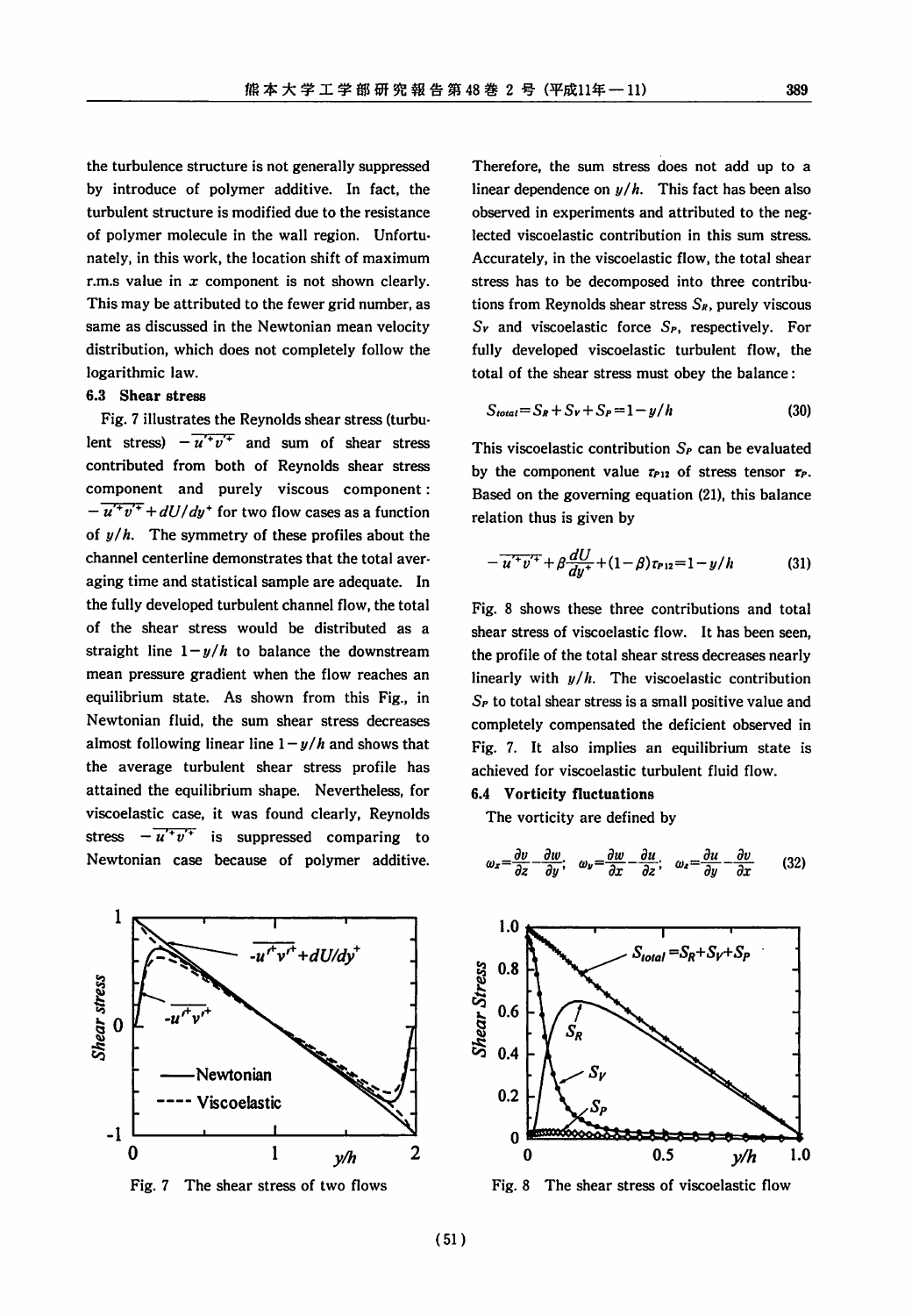The r.m.s profiles of vorticity fluctuations normal ized by  $u^2t/\nu$  are illustrated in Fig. 9 as a function of  $y/h$ . It has been known,  $\omega^*$ <sub>x,rms</sub> and  $\omega^*$ <sub>x,rms</sub> components attain their maximums at the wall, away from the wall, the three components of vor ticity fluctuations become small and identical, in spite of larger differences near the wall. There are almost no differences of the vorticity fluctuations between Newtonian and viscoelastic flows in the wall-normal and spanwise components over all flow. But in streamwise component, the viscoelas tic  $\omega^*$ <sub>x,rms</sub> decreases in comparison with Newtonian flow. Fig. 10 shows the deficiency in the intensity of the streamwise vorticity fluctuations made dimensionless with  $u_r/h$  against  $y^+$  in the wall region to observe clearly. The streamwise voticity



Fig. 9 Root-mean-square of vorticity fluctuation vs **y/h**



Fig. 10 Root-mean-square of streamwise vor ticity fluctuation vs **y\***

fluctuations for both the Newtonian and the vis coelastic flows attain their local minimums at about  $y^* \approx 5$  and then attain their local maximums near  $y^* \approx 20$  (no location shift is shown in this computed results). It was explained that, this behavior is under of the influence of streamwise vortices in the wall region. It has been reasoned that<sup>7</sup>, the locations of the local maximum corresponds to the average locations of the center of the streamwise vortices and the local minimum corre sponds to the average locations of the edge of the streamwise vortices in the wall region. The signif icant intensity reduction in viscoelastic flow at the region between the local minimum to the local maximum implies a reduction in the intensity of the wall eddies<sup>14</sup>. The inhibition of near-wall eddies may hamper the turbulence production and be proposed as a possible mechanism of drag reduc tion in the viscoelastic flow.

Sureshkumar et al.<sup>14)</sup> introduced a measure of extension  $\vec{E}$  to consider the term representing the vortex stretching/squeezing mechanism, because it was connected as the production with vorticity and suggested as an possible inhibition of drag reduc tion mechanism. We evaluate the extension of vorcity using analogous equation given by

$$
\dot{E}(y) = \frac{\|\mathbf{D} \cdot \mathbf{\omega}\|}{\|\mathbf{\omega}\|} \tag{33}
$$

Where  $\|\omega\|=\sum \omega_i^2$  denotes the norm of an arbitrary vector  $\boldsymbol{\omega}$ .  $\boldsymbol{\dot{E}}$  is evaluated in average values and its profile is shown in Fig. 11 as function of **y+.** As shown, in the case of the viscoelastic flow, the measure of extension is reduced partially in the buffer layer comparing to Newtonian flow. It means a lower vortex stretching is existed when polymer molecule is introduced to the Newtonian flow.

## *6.5 Correlation of velocity fluctuation and streak spacing*

The correlation coefficient of the streamwise velocity fluctuation at two-points separated in the spanwise direction is computed by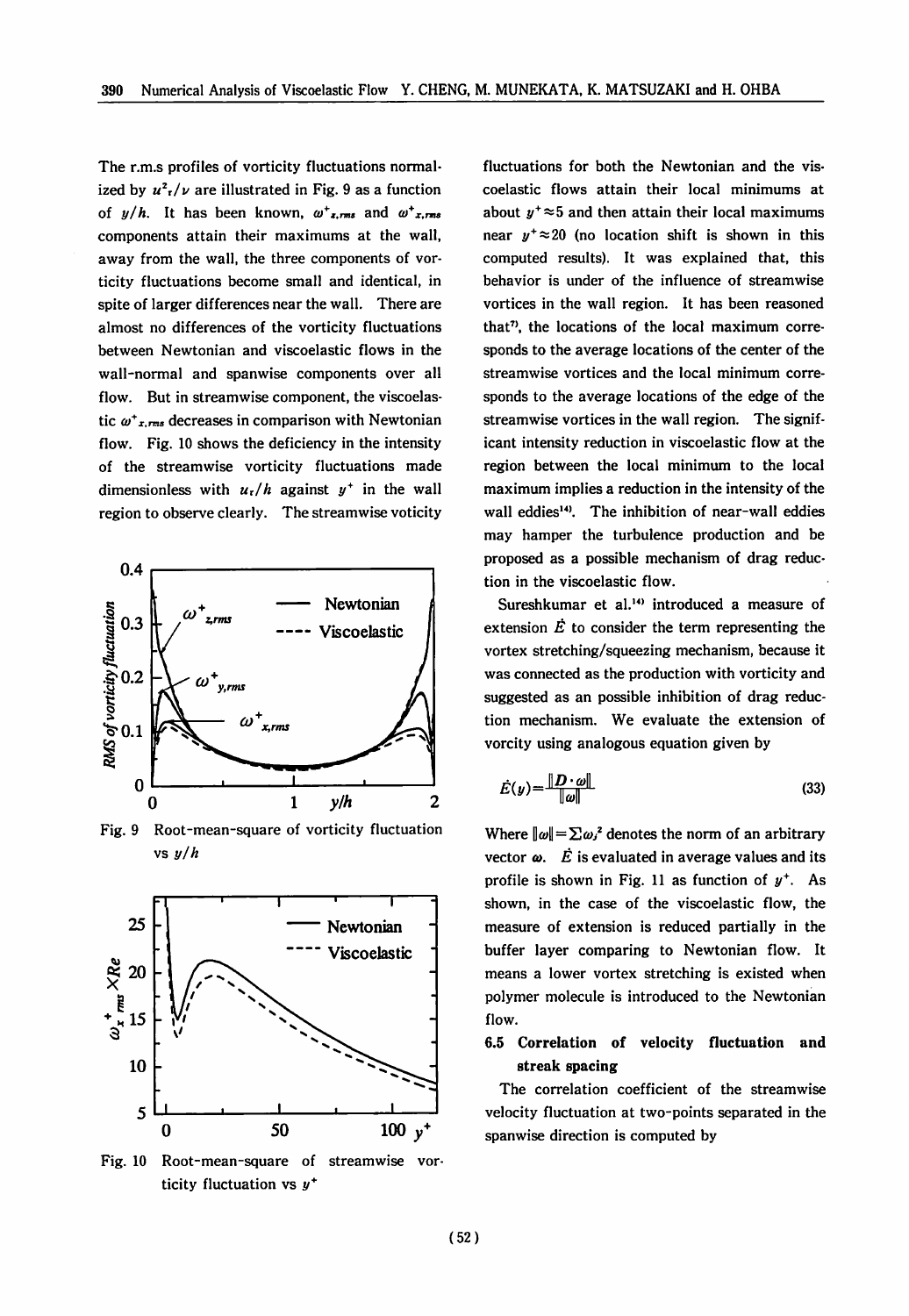

Fig. 11 The measure of extension

$$
R_{uu}(\Delta z,y) = \frac{\langle u'(x,y,z,t) \cdot u'(x,y,z+\Delta z,t) \rangle}{\langle u'(x,y,z,t) \cdot u'(x,y,z,t) \rangle} \qquad (34)
$$

This correlation profile is illustrated in Fig. 12 at  $y^+=10.24$  plane in buffer layer as a function of spanwise spacing  $\Delta z^{\dagger}(\Delta z^{\dagger}=\Delta z u_{\tau}/v)$ . For both of the Newtonian and viscoelastic flows, the correla tion coefficients start with a maximum at  $\Delta z^* = 0$ and then become negative and reach a minimum. The locations at which this minimum occurred provides an estimate of the mean separation between the high and low speed fluid, and mean spacing between the streaks in the buffer layer should be roughly evaluated as twice of the dis tance between spanwise spacing of maximum and minimum location<sup>7</sup>. As presented in Fig. 12, the streak spacing for Newtonian flow is about 108.6



Fig. 12 Span correlation of streamwise velocity fluctuation

 $(\Delta z^+ \approx 54.3)$  while the streak spacing of viscoelastic flow is about 128 ( $\Delta z^+ \approx 64$ ). It indicates the introduction of the polymer conducts the increasing in streak spacing. This is also in qualitatively good agreement with the database of experiments. *6.6 Meansure of the molecule extension*

The eigenvalue of the average conformation tensor, trace (C) is sought as a measure of the molecular extension, since it expresses the deforma tion of the molecules represented in the FENE-P model and in turn gives rise to the polymer shear stress contribution. The trace (C) profile obtained in fully developed viscoelastic turbulent flow is presented in Fig. 13 as a function of  $y^+$ . As we can see from here, the molecular extension is much higher near the wall  $y^+ \leq 10$  and then monotonically decreases towards the channel center line. It implies that, the extension flow near the wall plays a important role in drag reduction. This is because an extensional flow is suitable to leading high molecular extension and thus leading to exten sional viscosity.

#### *7. Conclusions*

In this work, we successfully developed the high -order accuracy finite difference method to the viscoelastic turbulent channel flow, by using the dumbbell FENE-P model simulating the polymer chains. The several characteristics have been evaluated and the polymer additive effects obser-



Fig. 13 The trace of conformation tensor **C**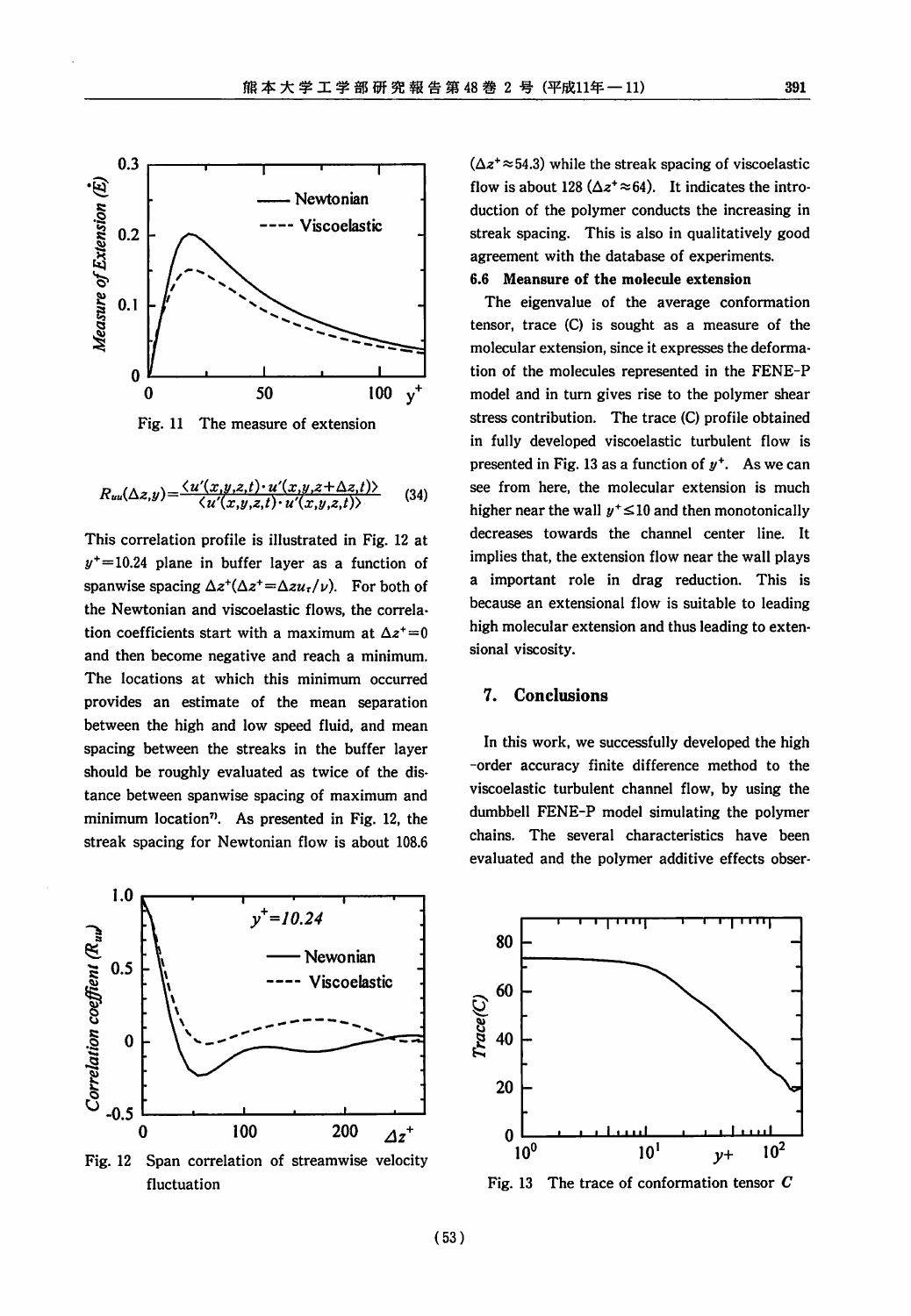ved experimentally have been realized and captur ed numerically. By comparing between the Newtonian and viscoelastic flows, the following points have become clear.

1) In the viscoelastic turbulent flow, we obtained the results of that, the upward shift of mean veloc ity profile in the logarithmic region, enhanced streamwise velocity fluctuation with decreased wall-normal/spanwise velocity fluctuations, de creased Reynolds shear stress, and increased streak spacing. All of these effects are in good qualita tive agreement with the results obtained by the measurements and computations in the previous investigations.

2) The intensity of the streamwise vorticity fluc tuation within the buffer layer is suppressed in viscoelastic flow. The extension of this vorticity fluctuation also shows a lower activity in the buffer layer. Nevertheless, the molecular extension mea sured as the trace of conformation tensor is attained a larger value near the wall. The connec tion between drag reduction and extensional prop erties might be proposed from here.

3) It has been demonstrated that, the high-order accuracy finite difference method could be applied for the viscoelastic flow by using FENE-P model without an artifficial diffusive term. The advan tage of the computational scheme we used here is more remarkable in applications to viscoelastic flow simulations in complex flow geometry than spectrum method did.

#### *References*

- 1) Virk, P. S. et al., The Toms phenomenon: turbulent pipe flow of dilute polymer solu tions, J. Fluid Mech., (1967), vol. 30, pp. 305 -328.
- 2) Wei, T. and Willmarth, W. W., Modifying turbulent structure with drag-reducing poly mer additives in turbulent channel flows, J. Fluid Mech., (1992), vol. 245, pp. 619-641.
- 3) Rudd, M. J., Velocity measurements made with a laser dopplermeter on the turbulent pipe flow of dilute polymer solution, J. Fluid

Mech. (1972), vol. 51, pp. 673-685.

- 4) Luchik, T. S. and Tiederman, W. G., Turbu lent structure in low-concentration drag -reducing channel flows, J. Fluid Mech. (1988), vol. 190, pp. 241-263.
- 5) Walker, D. T. and Tiederman, W. G., Turbu lent structure in a channel flow with polymer injection at the wall, J. Fluid Mech. (1990), vol. 210, pp. 377-403.
- 6) Bird, R. B. et al., Dynamics of Polymeric Fluids, vol. 1, (1987), Wiley, New York.
- 7) Kim, J. et al., Turbulence statistics in fully developed channel flow at low Reynolds num ber, J. Fluid Mech. (1987), vol. 177, pp. 133-166.
- 8) Wedgewood, L. and Bird, R. B., From Molecu lar Models to the Solution of Flow Problems, Ind. Eng. Chem. Res. (1988), vol. 27, pp. 1313 -1320.
- 9) Den Toonder, J. M. J. et al., Drag reduction by polymer additives in a turbulent pipe flow: numerical and laboratory experiments, J. Fluid Mech. (1997), vol. 337, pp. 193-231.
- 10) Kajishima, T. and Miyake, Y., Drag Reduc tion by Polymer Additives in Turbulent Chan nel Flow Simulated by Discrete-Element Models, Trans. JSME, B (1998), vol. 64-627, pp. 110-117. In Japanese.
- 11) Bird, R. B. et al., Dynamics of Polymeric Liquids, vol. 2,  $(2^{nd}$  ed.),  $(1987)$ , John Wiley & Sons.
- 12) Massah, H. et al., Added stresses because of the presence of FENE-P bead-spring chains in a random velocity field, J. Fluid Mech. (1997), vol. 337, pp. 67-101.
- 13) Chiba, K. et al., The Society of Rheology, Japan (1999), vol. 27, pp. 31-42, In Japanese.
- 14) Sureshkumar, R. et al., Direct numerical simu lation of the turbulent channel flow of a polymer solution, Phys. Fluids (1997), vol. 9-3, pp. 743-755.
- 15) Matsuzaki, K. et al., A Study on Numerical Analysis Method of Incompressible Flows Using High-Order Accuracy Finite Difference Method, Trnas. JSME, B (1998), vol. 64-627, pp. 4-10, In Japanese.